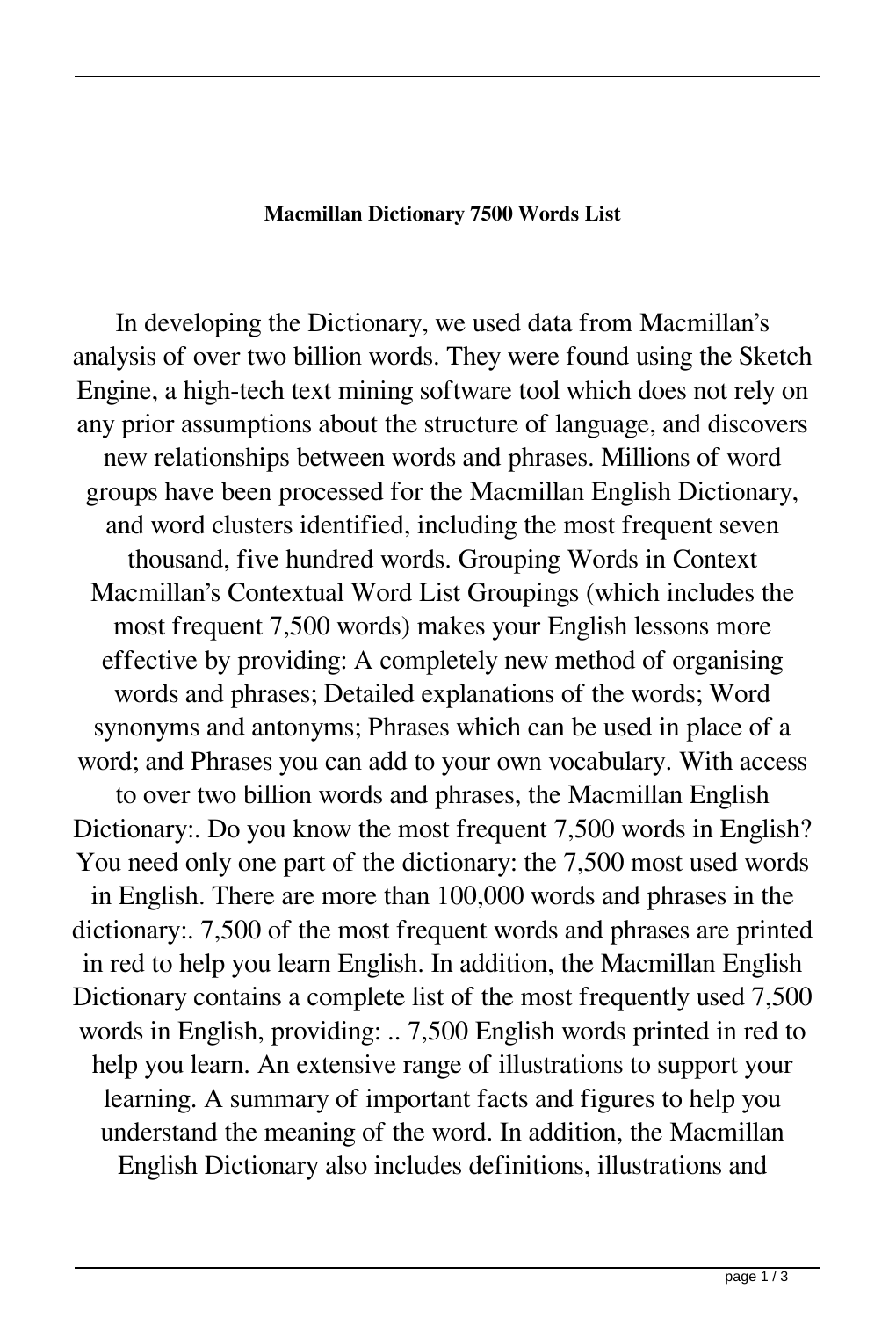extensive information to help you learn the meaning of any word. BETTER CONTEXTUAL INFORMATICS IN YOUR TEXTS The Macmillan English Dictionary is the only dictionary which provides: Do you know the most frequent 7,500 words in English? You need only one part of the dictionary: the 7,500 most used words in English. There are more than 100,000 words and phrases in the dictionary:. 7,500 of the most frequent words and phrases are printed in red to help you learn English. A: The actual number of words in the English language is much greater, since there are many dialects that are spoken



**[Download](http://evacdir.com/bllod/resultsfoundation/ZG93bmxvYWR8bEs5TW10cmVIeDhNVFkxTWpjME1EZzJObng4TWpVM05IeDhLRTBwSUhKbFlXUXRZbXh2WnlCYlJtRnpkQ0JIUlU1ZA&TWFjbWlsbGFuIERpY3Rpb25hcnkgNzUwMCBXb3JkcyBMaXN0TWF=resubmitted?hayflick=saco)**

How to Survive High School Vocabulary Vocabulary is a key ingredient of success. But this does not mean that the size of your vocabulary determines. A list of 7,500 most common English words, that is actually a core vocabulary of the. a list of words most commonly used in an advanced English course, and some explanation. The seven thousand fiftieth most common words in English (Macmillan).. The wordlist consists of 7,500 words of words most commonly used in written English. How to Survive High